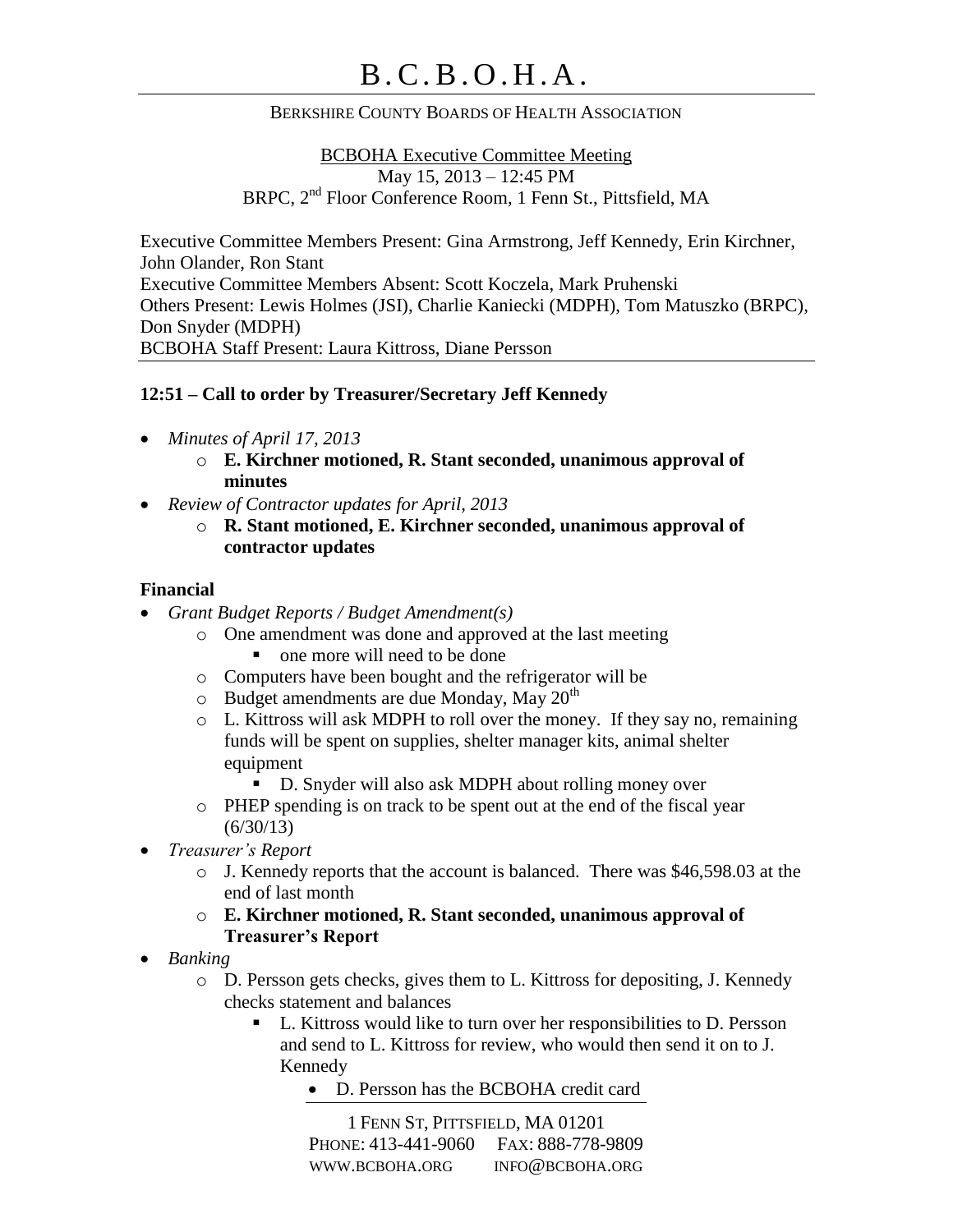- L. Kittross would continue to write checks
- o E. Kirchner asked about a written policy
	- $\blacksquare$  None exists
- o G. Armstrong asked about needing two people for auditing purposes
	- It's always been L. Kittross doing all of it
- o Committee decided to table discussion until more options are developed

# **DPH – Hazard Vulnerability Analysis Presentation**

- *Lewis Holmes from JSI Research & Training Institute, Inc.*
- Goal of HVA is to have public health, behavioral health and health care identify risks, level of risk and level of preparedness
- $Risk = Probability(Severity Preparedness)$
- Evaluated the likelihood of events occurring (hurricane, earthquake, flu pandemic, radiological event, flood, heat wave and winter weather); the impact that those events would have on public health, behavioral health and health care and the community (using a rating scale of  $1 - 5$ ); and the level of preparedness based on identified capabilities (using a rating scale of  $0 - 4$ ); to develop a risk mitigation plan.
- Will be done for Western and Central MA. MDPH will decide soon how many to have JSI conduct. JSI and MDPH would like the input of the Coalitions to see what makes the most sense for them.
	- o L. Kittross will make sure it is discussed a the WAG meeting
- 3 half-day meetings a few months apart with many disciplines involved would take place
- T. Matuszko asked how the information would be used and if there would be funding available for implementation
	- o L. Holmes said that the information has never been gotten before and could be used for future planning. Currently, no next phase has been identified; but, communities could use the information when applying for grant funding
- L. Kittross stated that every community has a HVA in their CEMP and asked if we would really be learning anything new or if we would be reaffirming what we already know
	- o L. Holmes said that history has shown that the process opens the eyes of the other disciplines that they need to work together, that there is a need for more coordination between MDPH, MEMA and the locals, and that it reminds that State of the difference between what they think and what we think.

# **Old Business**

- *PHEP Deliverables Update*
	- o PHEP spending is on track to be spent out at the end of the fiscal year  $(6/30/13)$ 
		- $\blacksquare$  Sheriff's drill is coming up
		- $\blacksquare$  HHAN drill is coming up
		- Still haven't seen next year's deliverables
- *Dinner / Mosquito Forum wrap up*
	- o Dinner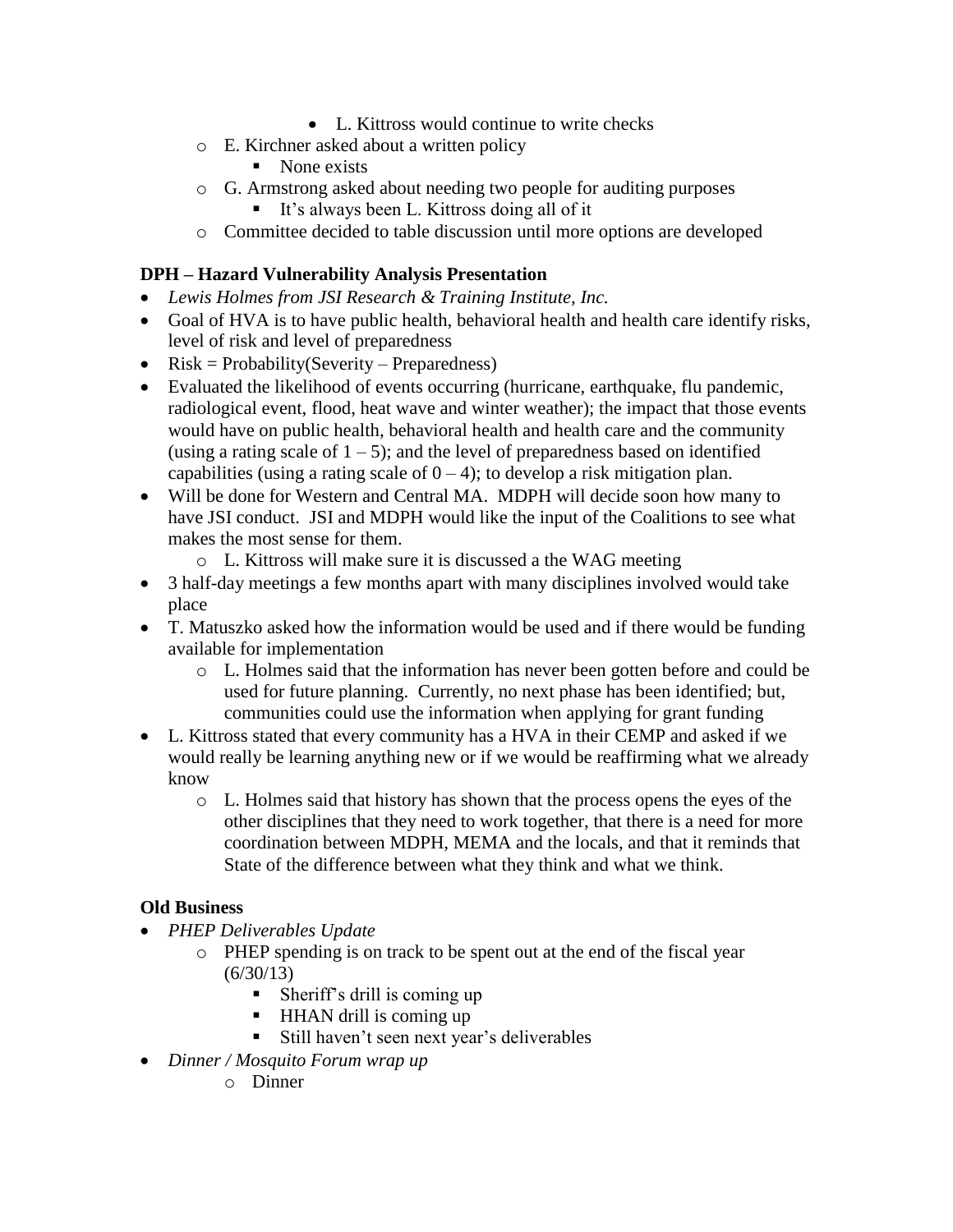- Had the lowest attendance in recent memory at the dinner. Was it the topic, the day of the week, day of the month, a fluke?
- Committee would like a different venue for Fall dinner
- Speaker suggestions are welcome
- o Mosquito forum
	- Had low attendance, even though there was a high demand
	- Was interesting to learn that WNV/EEE were looked at for the first time in Berkshire County last year
	- There is no surveillance unless a town belongs to a mosquito control district and the districts aren't surveilling very well
- *Camps Class – additional trainings?*
	- o Camps class was a great success, just like the housing class
	- o A huge thank you to G. Armstrong for hosting
	- o Any other classes that are wanted/needed?
		- Mentoring program and how to handle difficult situations were suggested
			- L. Kittross saw an article about an acting troupe who worked with the police, acted out scenarios, and discussed ways to handle the different situations
			- E. Kirchner has a relative on Pittsfield Police Department who may be able to suggest something
			- Ask Don Snyder about an applied non-violence training put on by Harvard
		- G. Armstrong suggested a survey to find out what other topics people might be interested in
- *Employees*
	- o Continue to move towards becoming employees
	- o T. Matuszko and L. Kittross are working on budgeting
		- Health care costs just went up, overhead, compensate D. Persson for no vacation/holiday time so that time can be taken off
		- L. Kittross wants Committee to give her and T. Matuszko ability to move things around as need
			- J. Kennedy asked for more details at June meeting to be voted on
- *Principles of Operation*
	- o Emailed out and handed out at last meeting
	- o Very similar to previous version
	- o Strengthened a little to make sure executive committee has same oversight as before, given that contractors will now be employees of BRPC
	- o L. Kittross would like them adopted now and again in July when they are due as a deliverable

#### **E. Kirchner motioned, R. Stant seconded, unanimous approval of Principles of Operation**

- *Sharps Collection*
	- o Continue to work of finding funding
	- o BPHA has \$1500 to buy kiosk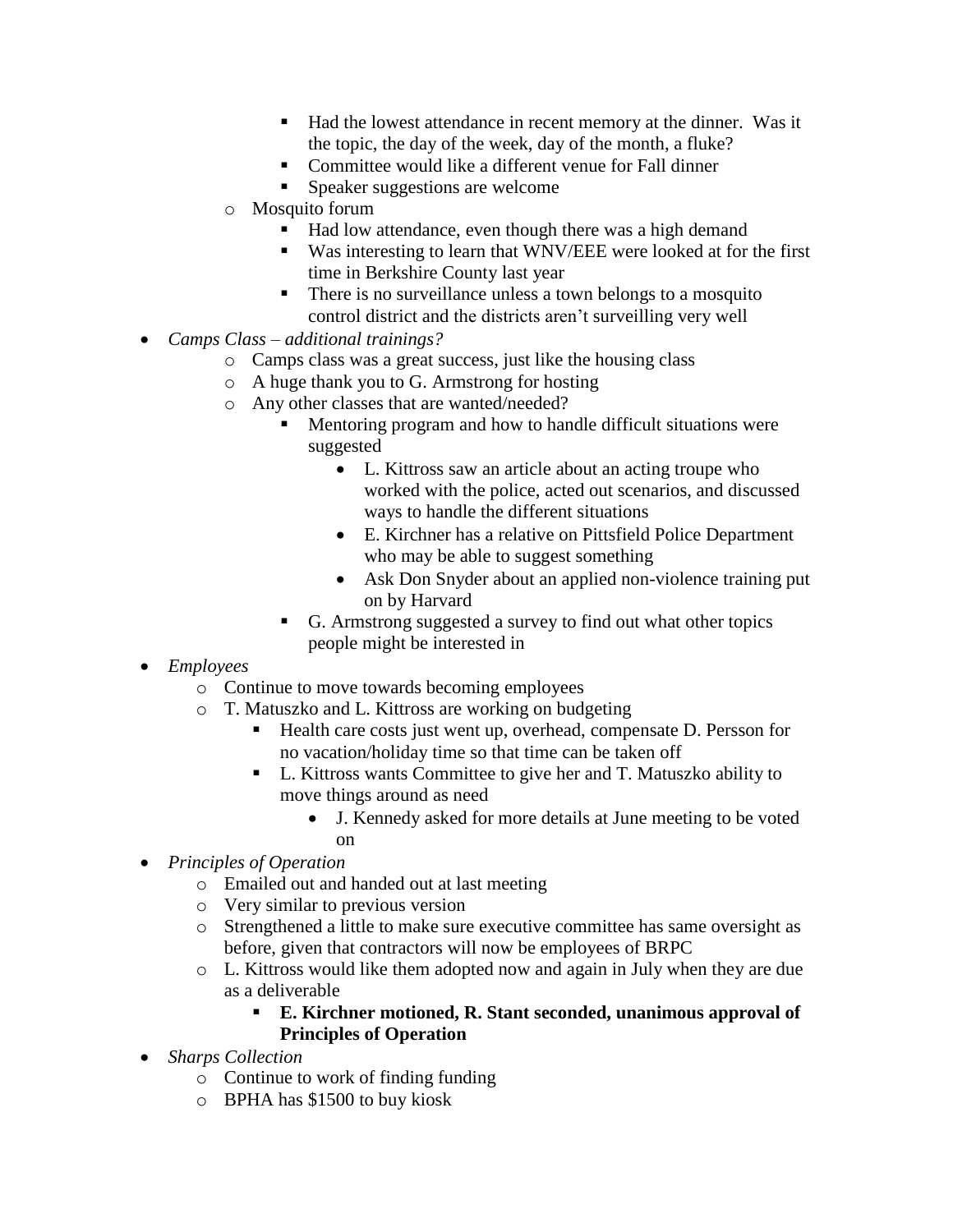- Will most likely be located in South County because Central County has 510 North St. and North County has North Adams Health Department
- o G. Armstrong said that Pittsfield Police Department has a med drop box and people are putting needles in it. They are looking for a sharps container to be put next to it.
- o L. Kittross said that education needs to occur about what/where to dispose
	- Does 510 North St. want their program publicized?
	- Does the City of Pittsfield want to subsidize a program?
		- Also, Pittsfield is not a member of the Alliance
			- o Would it benefit Alliance towns to have \$1500 used to buy a kiosk for Pittsfield?
- o Another grant (application due  $6/12/13$ ) may help

### **Grants**

- *TURI Grant – w/ FRCOG & Hospitality Green*
	- o Toxic Use Reduction Institute (TURI) grant to incorporate mini training when conducting food inspections
		- Working with Glenn Ayers at FRCOG and Elizabeth Olenbush at Hospitality Green
			- Elizabeth Olenbush is writing something up to be distributed to towns to determine interest
- *Opioid Abuse Prevention Grant*
	- o Awarded to BPHA (BCBOHA, Tri-Town Health Department, Pittsfield signed on too)
	- o \$100,000 a year for four years with up to two two-year renewals
		- Will need to partner with outside experts (hospitals, mental health, community coalitions)
		- Start date  $-7/1/13$
		- First meeting  $-7/10/13$  @ 9AM

### **New Business**

- *Online installer classes*
	- o Many installers are looking for online training when they can't conveniently attend a session during the winter months
	- o Would need to complete course, take exam and submit proof of completion Would still need to pay recertification fee
	- o D. Persson will begin to look into existing trainings and consider creating some to put on BCBOHA website

# **Upcoming Events**

- *Regional Director Health Director/Health Agent Forum – 6/13 @ 9AM*
- *Whole Community Preparedness Forum – 5/22 from 9AM – 3PM in Amherst*
- *Mental Health Forum – BCBOHA sponsor refreshments?*
	- o 6/6 from 6-8PM at the Froio Senior Center in Pittsfield